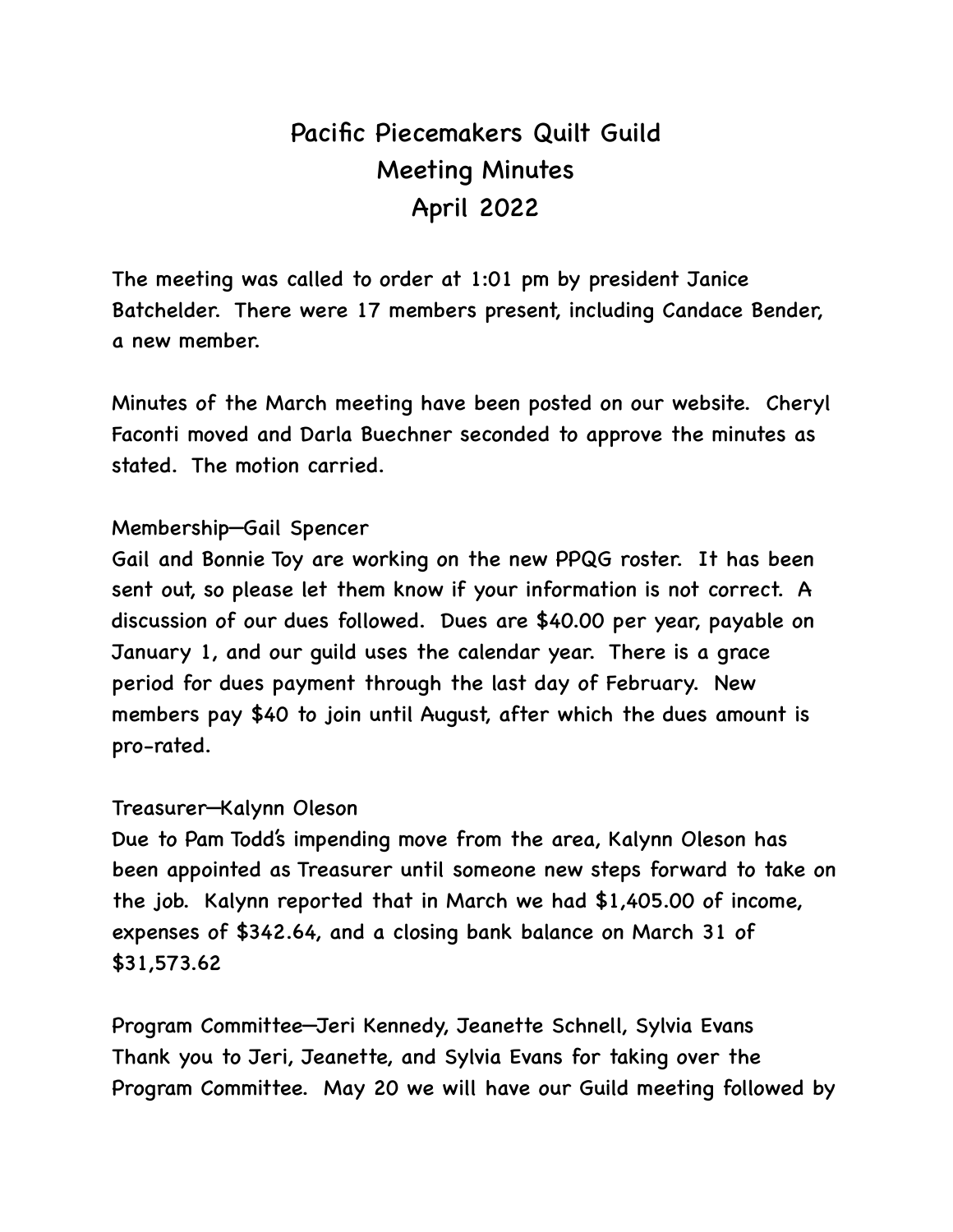a lecture by our own member, Charlotte Tefft. June 17 will be a comfort quilt/quilt of valor workshop. September 15 and 16 will be a workshop and lecture by Cheryl Nyland, "People Pillows." October 21 may be another workshop to make fundraising items.

#### 2022 Challenge—Della Zita, Sylvia Evans

Della encouraged us to get in our entry forms for the challenge to GAC. They are due on April 29. She handed out some entry forms, and also some flyers to distribute around the area. Gualala Arts Center also has entry forms available on their website. Delivery of the quilts is May 11 from 11:00 am to 2:00 pm. Members are encouraged to bring an artist's statement with their quilts. There will be a members-only preview of the show on May 13 from 11:00-4:00. The public opening will be from 5:00-7:00 on May 13. Quilts will need to be picked up on June 6 from 11:00 am to 2:00 pm. The committee needs help with quilt hanging on May 11, and with managing the appetizers at the opening show on May 13. Members should bring appetizers in the form of individual servings. No hot appetizers. We will not be permitted to use the GAC kitchen. GAC will be selling wine.

April Workshop—Jeri Kennedy—Double Wedding Ring

The first day of the class was yesterday, Thursday, covering fabric selection and cutting of pieces. The next class meeting will be on June 16. This class is only for people who attended the April class.

2022 Art in the Redwoods Raffle Quilt—Barbara Dunsmoor, Cheryl Faconti, Jan Carter

Jan reported that the quilt is extremely close to being finished and will be available for viewing at our Challenge Show.

2023 Challenge—Melissa Finley, Jan Carter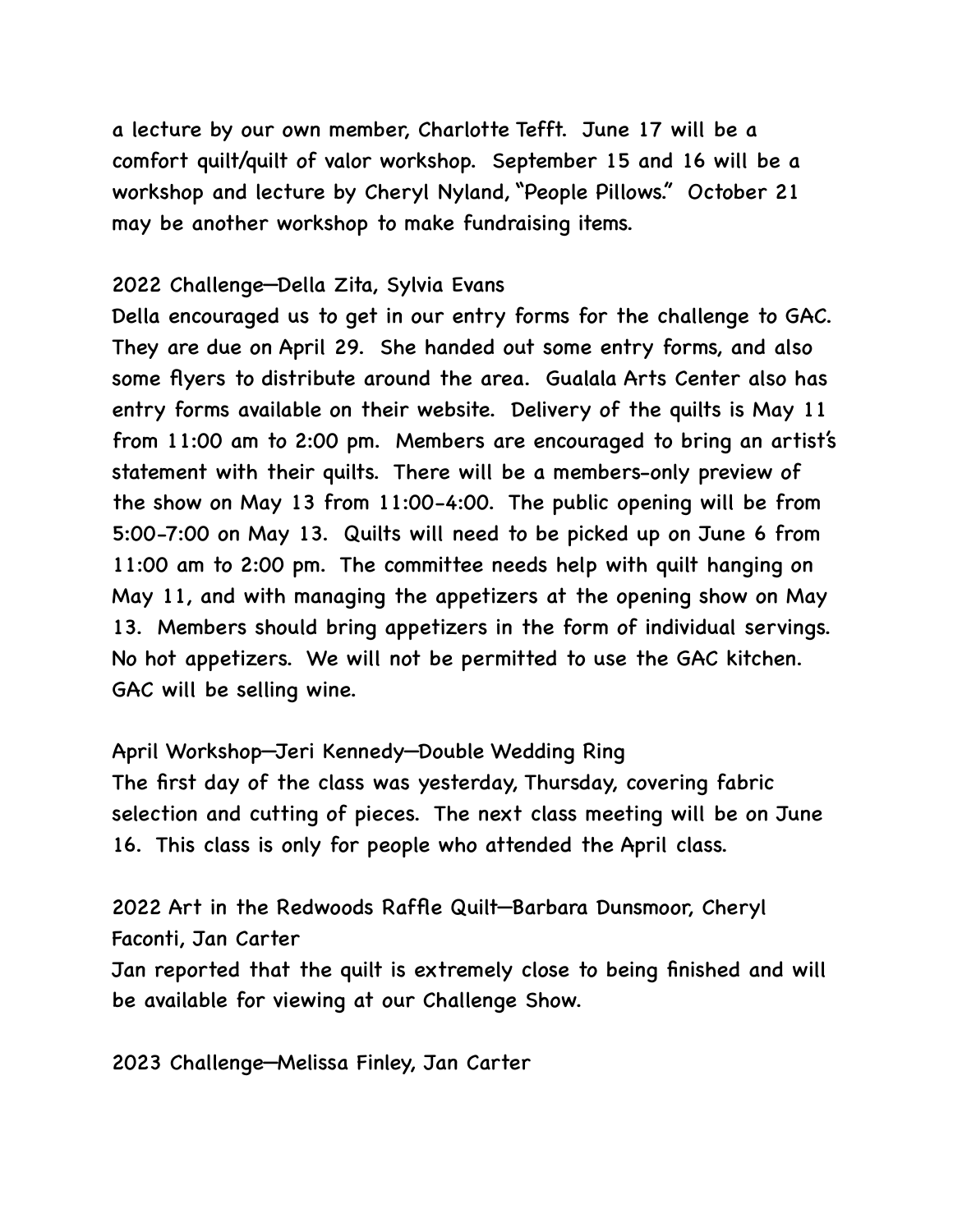Jan reported that the theme for the 2023 challenge is "Don't Be A Goose." It will be held in the spring of 2023. Quilts need to include some kind of a goose: pieced goose, flying geese blocks, appliquéd goose, fabric with geese in it, etc. No size requirements or limits.

## Winter Wonderland—Judy Riddle

There is no word yet on Winter Wonderland, except the rumor that it will be done the same as last year, i.e., we set up the sales items and collect the money at the end of the month. Today Judy received 15 microwave bowls, 15 coaster sets, and 29 stuffed animals. She would like to have 50 animals and 200 microwave bowls for both sales. In May we are requested to bring in aprons. June will be quilts, July will be tote bags, September will be quilts again, and October will be ornaments. Dee Goodrich won the \$20.00 Loft gift certificate raffle.

## Quilts of Valor—Sandy Lockhart

Please keep making Quilts of Valor, as we need to build up our supply again. Sandy last took quilts to Veterans Hospital in Palo Alto November 2021.

## Community Outreach—Cheryl Faconti

Cheryl reminded us that "fire season" is coming up, so we will probably need to have more comfort quilts to give away.

2022 Holiday Luncheon—Judy Riddle, Sylvia Evans No report.

#### Publicity—Sandy Hughes

Sandy asked the group if we are comfortable asking outside people to our meetings yet. The executive committee is meeting with Sus at Gualala Arts Center on April 26 regarding when we will start meeting back at GAC.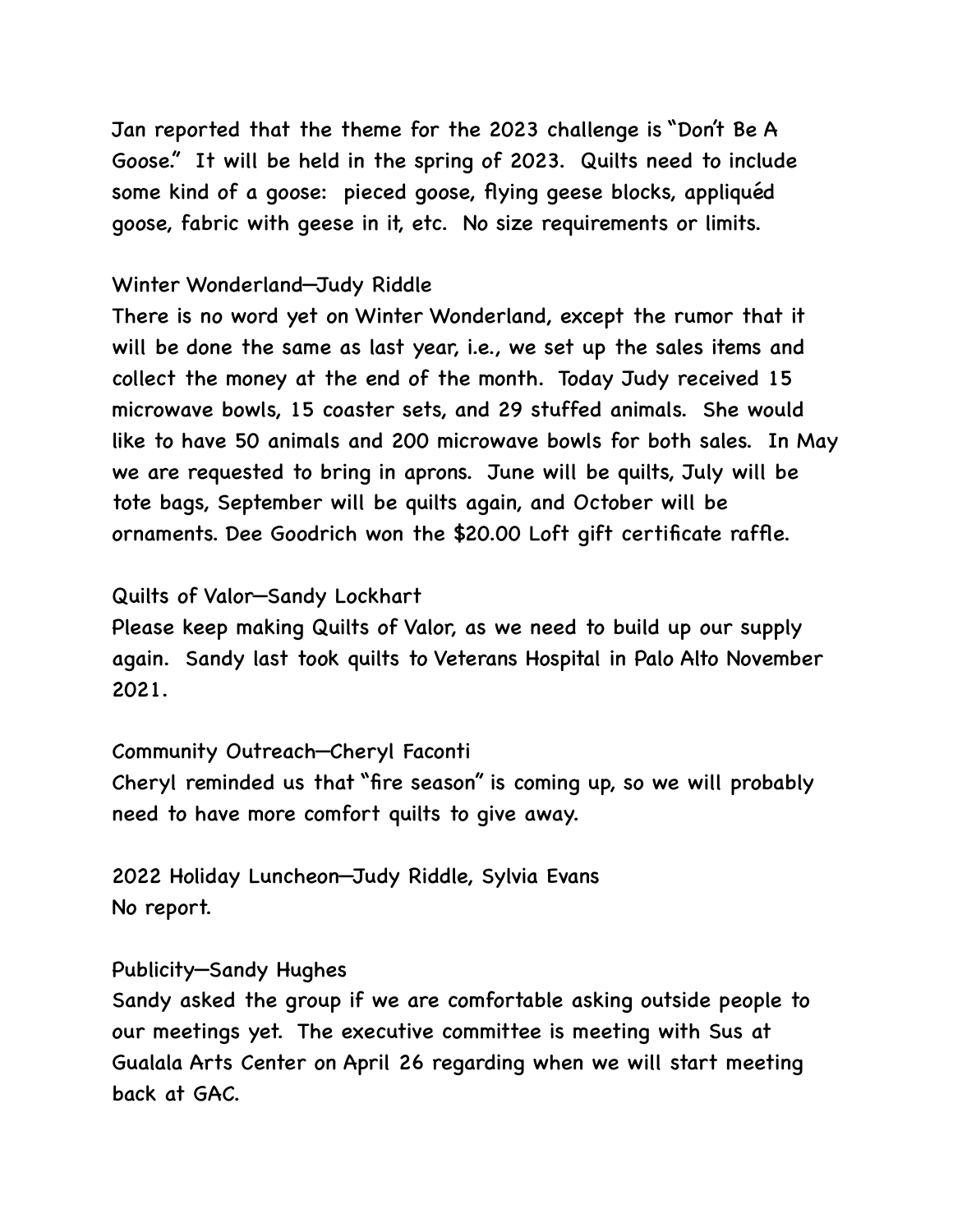### Comfort Quilts—Marcia Luchini

Marcia gave away 1 quilt this month. She especially needs bright quilts, quilts for young adults, and masculine quilts.

Hospitality—Della Zita, Cheryl Faconti, Pam Todd, Sylvia Evans Thank you to Sandy Hughes and Kathy Mayda for the treats they brought today. Thank you, also, to Darla Buechner for the lunch she provided at Thursday's class.

## T-Shirts—Cheryl Faconti

The t-shirts will be ready in August. Cheryl brought up the question of whether we would like to have short-sleeved shirts as well as longsleeved shirts. The consensus was that we only want to have longsleeved shirts.

July Picnic—Jan Carter No report.

## Art in the Redwoods—Judy Riddle

Judy has submitted the form requesting our same space for AIR, and expects the procedure to be the same as last year as far as limited volunteers to cover the booth the two days during the sale.

#### New Business

Officers are still needed, especially a President and Vice-President for 2023-2024. Also needed are a Winter Wonderland tree decorator(s), comfort quilts/fanny basket, and 2023 AIR quilt.